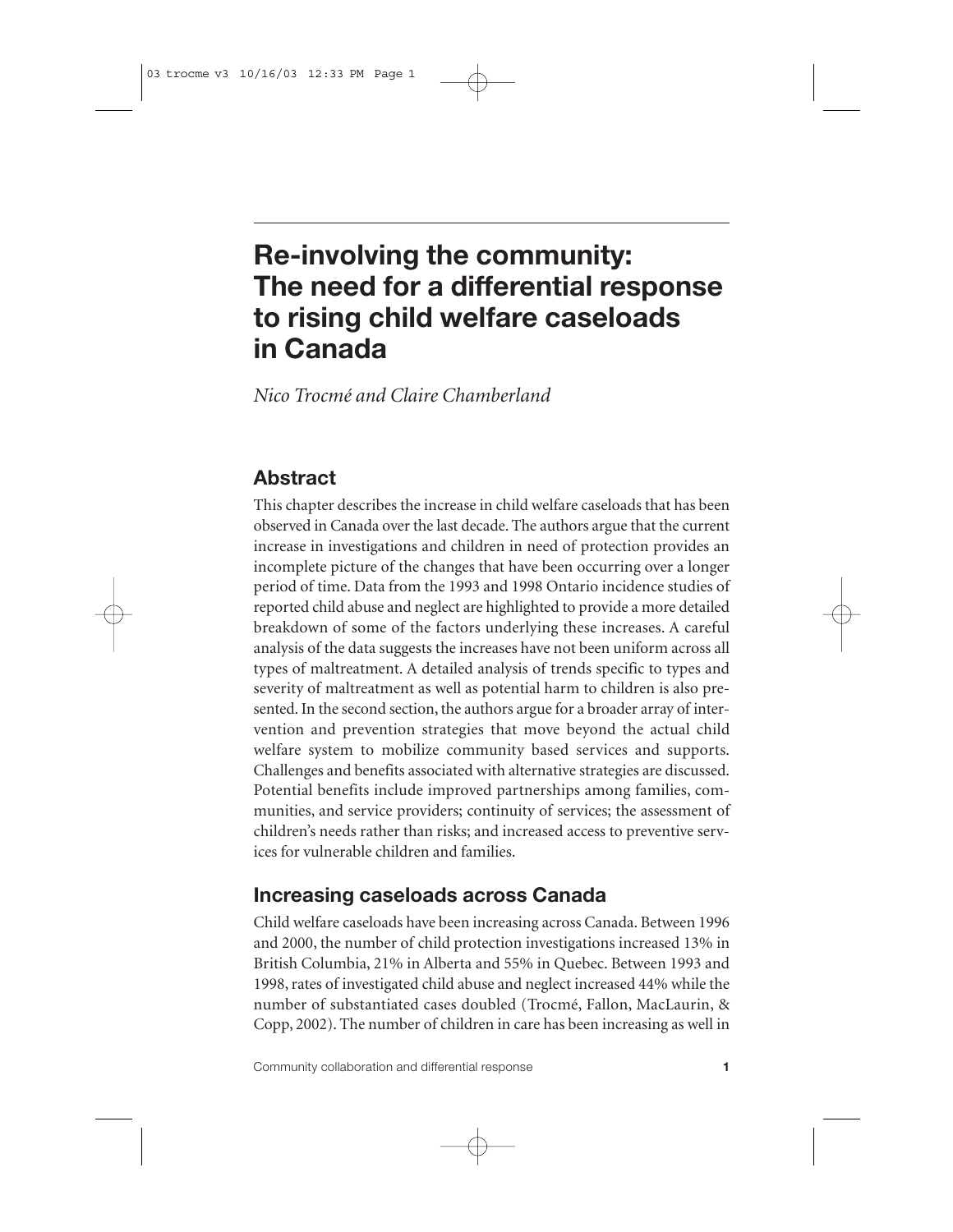some provinces. Between 1996 and 2002, the number of children in care increased 38% in British Columbia, 59% in Alberta, and 60% in Ontario. Between 1995 and 2001, the number of children from First Nations communities placed in out of home care increased by 71%.

These increases come in the wake of inquires into the tragic deaths of children who had been under the supervision of child welfare authorities. From the Gove inquiry in British Columbia to a series of six coroner's inquests in Ontario, to the Beaumont inquiry in Quebec, public pressure, new policy directives, and legislative changes had been calling for earlier and more decisive interventions. The pendulum having just swung away from "family centred" models towards more intrusive "child centred" models, service providers and policy makers are now wondering whether the pendulum should swing back.

The analogy of a pendulum swinging between family centred and child centred approaches to child welfare practice is well accepted, but in our opinion, poses a false dilemma that confuses issues. Child welfare policy and practice debates have tended to take place around poorly defined one-dimensional models: more intrusive vs. less intrusive; low risk vs. high risk; children's rights vs. parent's rights. The focus on crude indicators, such as caseloads and children in care, fails to recognize the complexity and diversity of need among children and families receiving child welfare services. Through a more detailed analysis of trends specific to different types of maltreatment and to different types of harm, we argue for a broader array of intervention and prevention strategies that move beyond the child welfare system to mobilize community based services and supports.

### **A 31-year perspective: Ontario, 1971-2002**

The current increase in investigations and number of children in care provides an incomplete picture of the important changes that have been occurring over the longer term. Figure 1 tracks two important trends in Ontario over the past 30 years: the number of families served during the year and the number of children in care at year-end. Three distinct trends appear over this period of time with respect to children in care: (1) from the early 1970s to the mid-1980s, a sharp decrease in children in care corresponding to the dual impact of permanency planning and the decreased availability of foster homes; (2) from the mid-1980s to the mid-1990s, a period of relative stability; and (3) the recent increase in admissions to care.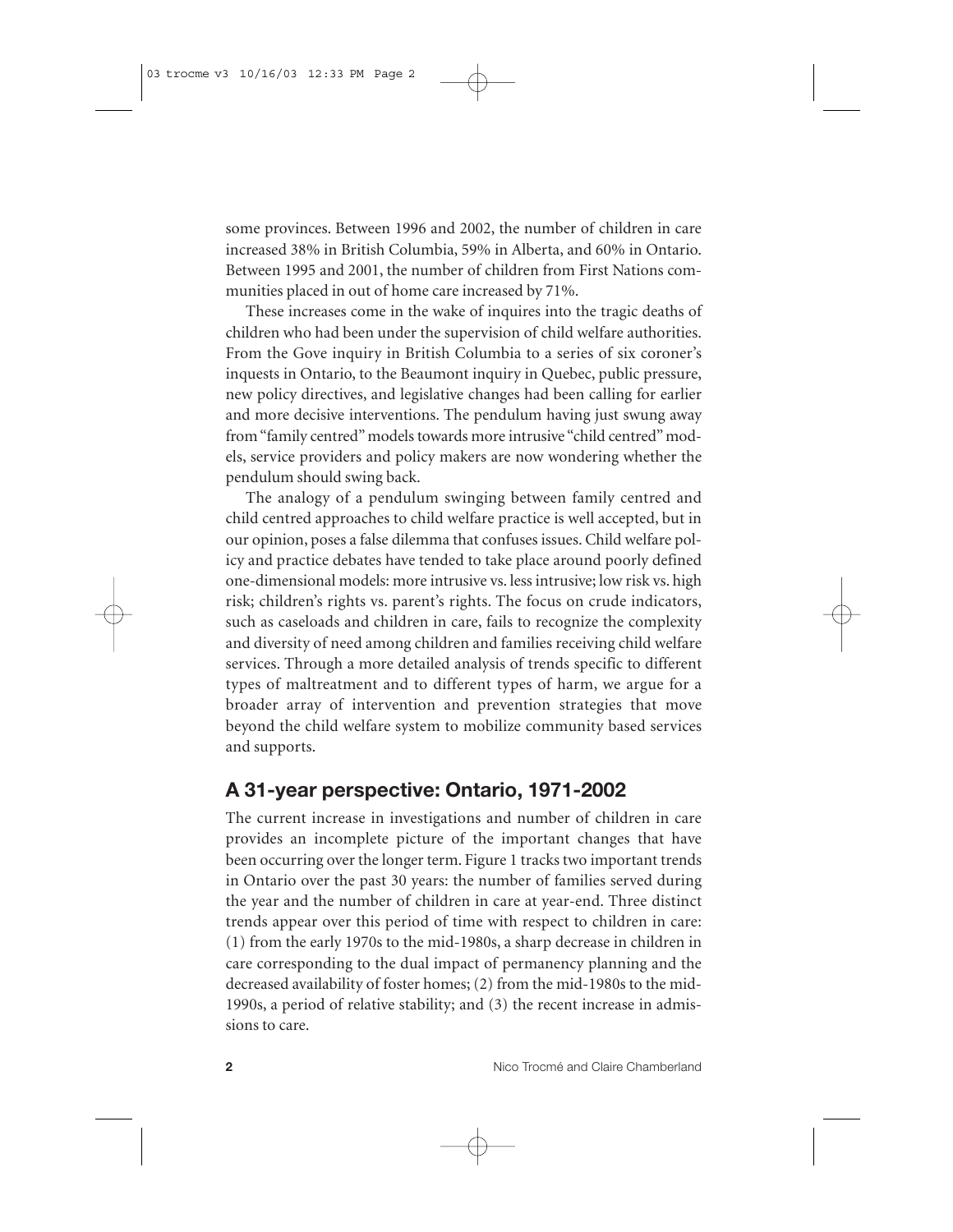

**Figure 1: Children in care and families served: Ontario 1971–2002**

Throughout this period, the number of families served has increased at a fairly steady pace. As a result, the ratio of children in care to families served has dropped from 0.63 in 1971 to 0.09 in 1996, increasing slightly in the last few years to 0.13 in 2002. Service trends in most other Canadian jurisdictions appear to have followed a similar pattern. Although the recent increases in caseloads and admissions to care are indications of a potentially significant shift in approaches to child welfare practice across Canada, closer analysis is required to identify the factors driving these changes.

### **Differential trends by form of maltreatment: OIS 93-98**

Two Ontario incidence studies of reported child abuse and neglect (OIS 1993 and OIS 1998) provide a more detailed breakdown of some of the factors underlying recent increases in investigation caseloads.**1** Between 1993 and 1998, the estimated number of child maltreatment investigations increased from 44,900 to 64,800 and the number of substantiated investigations nearly doubled, from 12,300 to 24,400.



**Figure 2: Differential trends by form of maltreatment (OIS 93-98)**

1 The *1998 Ontario Incidence Study of Reported Child Abuse and Neglect* (*OIS 1998*) is the most detailed source of child welfare investigation statistics available in Canada. The first Canadian Incidence Study of Reported Child Abuse and Neglect (CIS 1998) and the upcoming CIS 2003 will provide a similar level of detail across Canada.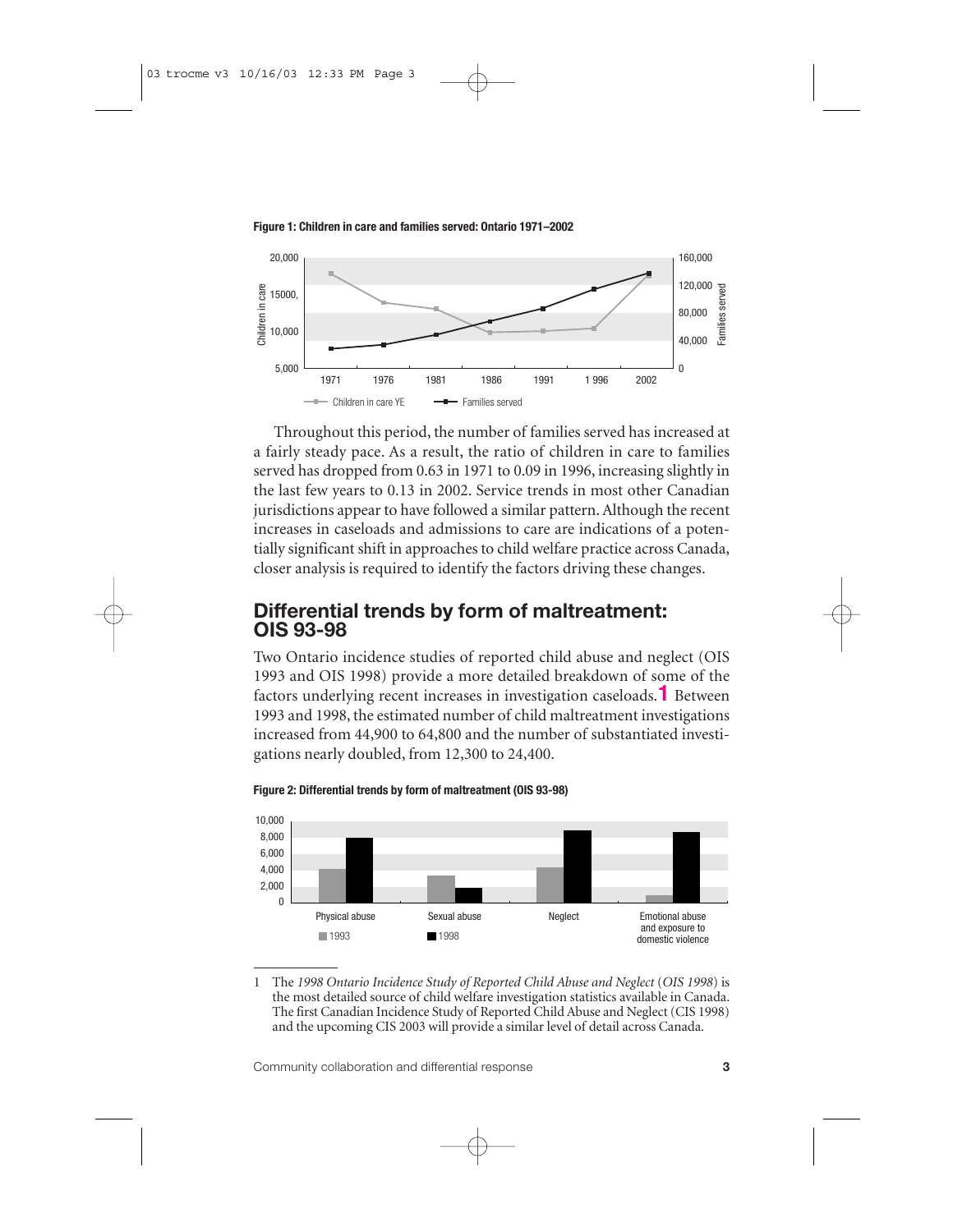The overall increase has not been uniform across types of maltreatment: rates of physical abuse have nearly doubled; rates of sexual abuse have decreased by 44%; rates of neglect have doubled; and rates of emotional maltreatment and exposure to domestic violence have increased nearly nine-fold (Trocmé, Fallon, MacLaurin, & Copp, 2002, Table 2a).

### Physical abuse and corporal punishment

The number of substantiated investigations of physical abuse nearly doubled, growing from an estimated 4,200 in 1993 to 8,000 in 1998. Although physical abuse is often assumed to involve situations in which children have been severely harmed, in 55% of cases no physical harm was noted and severe harm requiring medical treatment was noted in only 6% of substantiated physical abuse cases (Trocmé, Fallon, MacLaurin, Daciuk, et al., 2002, Table 4-1(a)).

**Figure 3: Forms of abuse and level of injury in cases of substantiated physical abuse (OIS 98)**



Abusive inappropriate punishment rather than battered children sustaining severe injuries is far more typical of the types of abuse cases being substantiated by child welfare agencies. By 1998, 71% of substantiated investigations of physical abuse involved inappropriate punishment (Trocmé, Fallon, MacLaurin, Daciuk, et al., 2002, Table 3-5). In fact, nearly one-fifth of all substantiated investigations of child maltreatment involved physical abuse caused by inappropriate punishment.

### Sexual abuse decline: Abuser or victim deterrence?

The number of substantiated investigations of sexual abuse decreased by 44%, from 3,400 investigations in 1993 to 1,900 investigations in 1998. This decrease is consistent with decreases reported across the United States (Jones, Finkelhor, & Kopiec, 2001).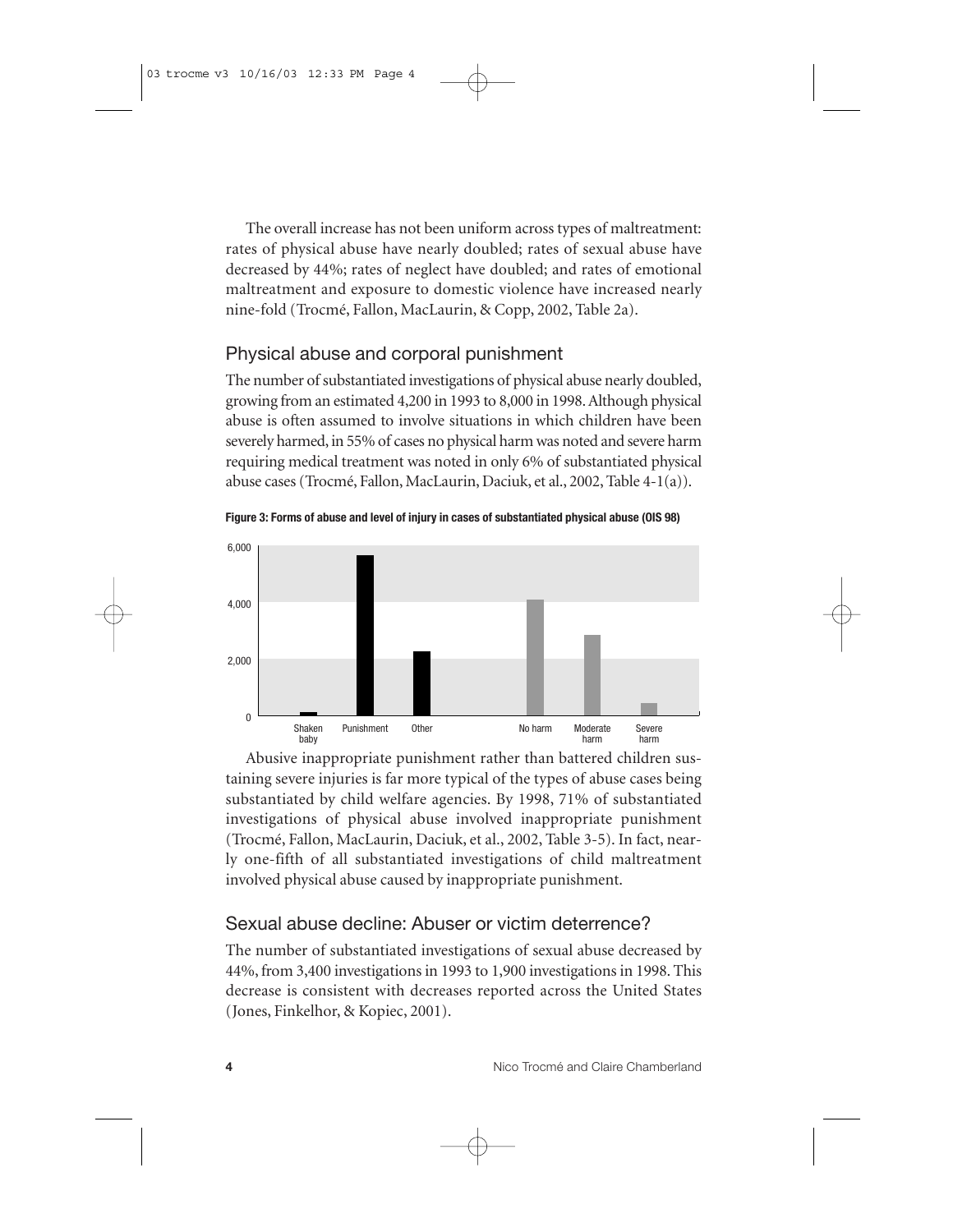

**Figure 4: Forms of substantiated sexual abuse (OIS 93-98)**

Such a dramatic decrease requires careful analysis. As of yet there is no conclusive evidence to determine whether this decrease can be attributed to a growing reluctance on the part of victims to disclose abuse, hesitancy on the part of parents to report, or to an actual decrease in abuse rates. An actual decrease in abuse rates would be an indication that heightened public awareness, prevention programs, joint police-child welfare investigation protocols, and aggressive charging policies have had a positive effect in deterring abusers.

Alternatively, the decrease could mean that victims and non-offending parents are becoming hesitant to involve authorities. According to this explanation, a criminal court response may be perceived as overly intrusive in some instances and may be deterring victims from reporting. Interestingly, the proportion of substantiated cases involving criminal charges has increased dramatically from 35% in 1993 to 76% in 1998 (Trocmé, McPhee, Kwan Tam, & Hay,1994,Table 5-4; Trocmé,Fallon,MacLaurin,Daciuk,et al.,2002,Table 5-5).

A full analysis of these changes is currently underway and may help to provide more weight to one of the two explanations. Either way, the policy and practice implications are important. If charging policies and prevention programs have been effective, consideration should be given to expanding these programs to other forms of maltreatment. If, however, criminal charge policies are deterring disclosure, attention will need to be given to developing alternative response protocols. Until there is sufficient evidence to support either strategy, support for research on this question should be a priority.

### Neglect and child poverty

The number of substantiated investigations of neglect doubled between 1993 and 1998 from 4,400 investigations to an estimated 8,900 investigations. Increases were noted across all forms of neglect tracked by the OIS 1998, particularly in cases involving inadequate supervision, medical neglect, and permitting maladaptive or criminal behaviour.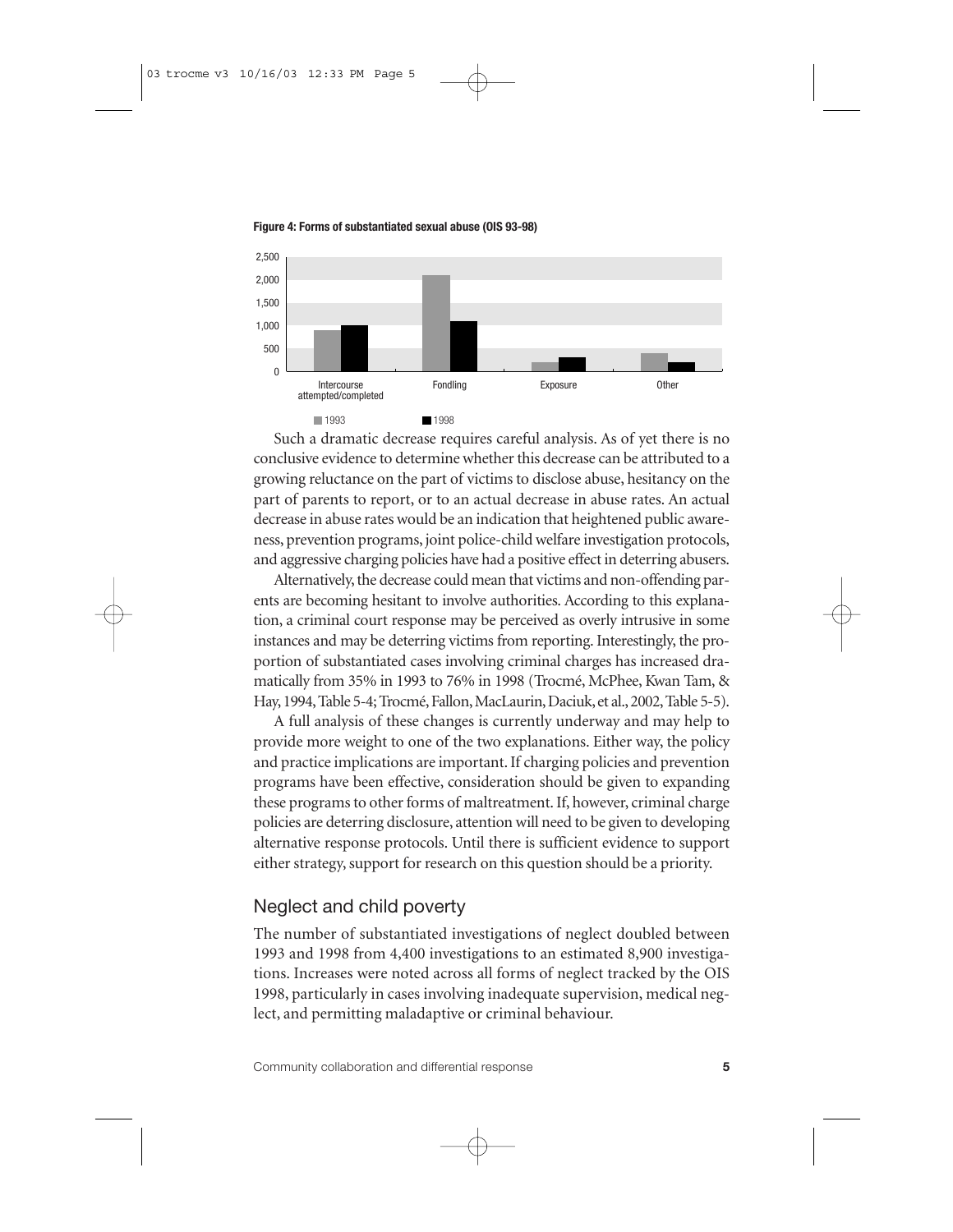While some of this increase may be attributed to growing awareness of the negative effects of child neglect, cuts in social service spending and for services to poor families and the widening income gap between poor and middle class families are also key factors underlying this dramatic increase (see for example Canadian Council on Social Development, 2002). Indeed, of all forms of maltreatment, neglect remains the form of maltreatment the most closely associated with poverty (see for example Drake & Pandey, 1996).



**Figure 5: Household characteristics in cases of substantiated neglect compared to other forms of substantiated maltreatment (OIS 98)**

The OIS 1998 found that poverty was most often noted in cases of neglect. Forty-four percent of neglect cases involved families dependent on social assistance, compared to 27% for other forms of maltreatment (Trocmé, Fallon, MacLaurin, Daciuk, et al., 2002, Table 7-5). In contrast, families reported for other forms of maltreatment were much more likely to live in purchased homes (38% vs. 16%) (Trocmé, Fallon, MacLaurin, Daciuk, et al., 2002, Table 7-6 and Table 7-8), and less likely to have moved within the previous six months (20% vs. 32%).

### Exposure to domestic violence: Who is the maltreating parent?

The most dramatic increase in the last five years has been with respect to investigations of emotional maltreatment. A nearly nine-fold increase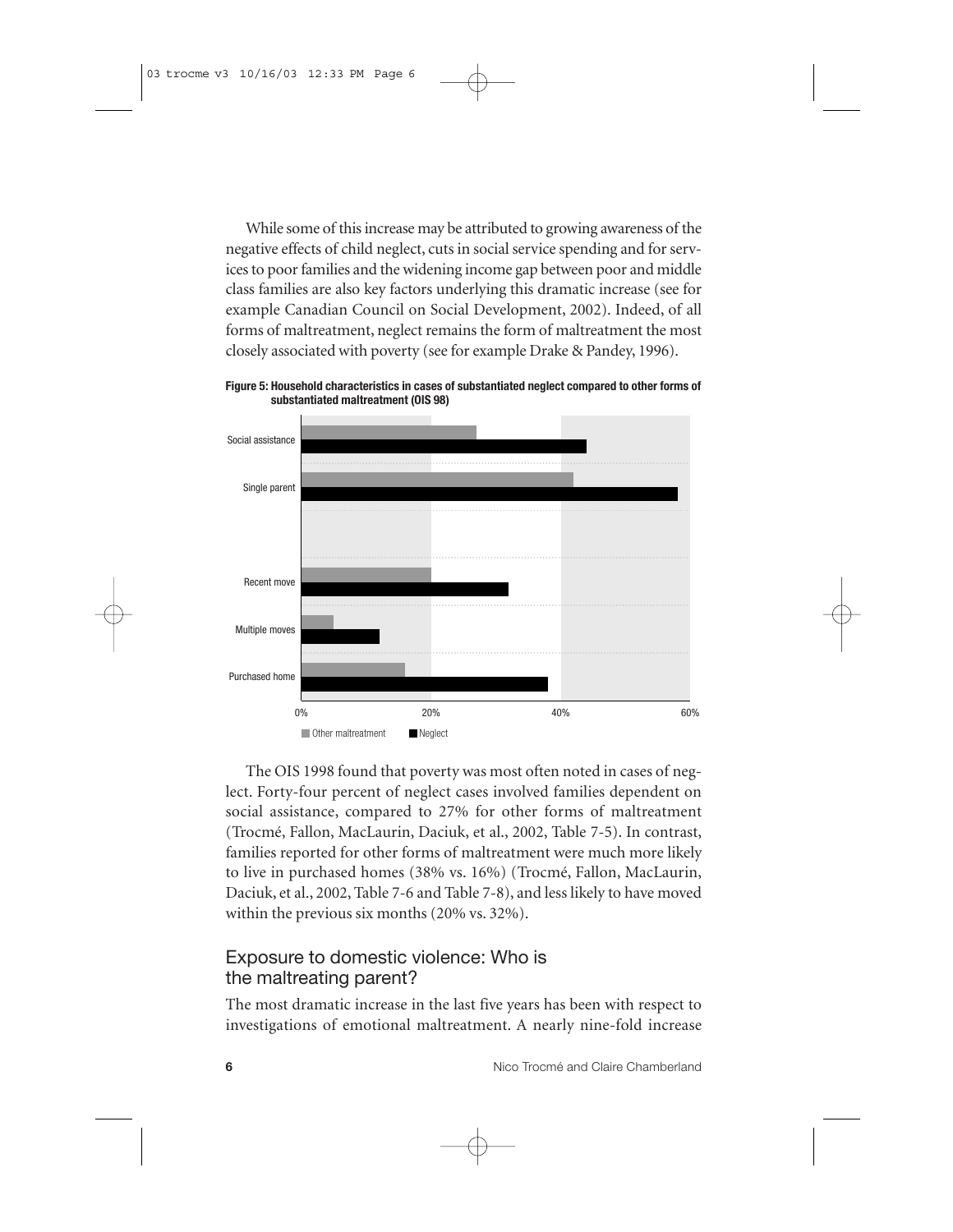brought the number of substantiated emotional maltreatment investigations from 1,000 investigations in 1993 to 8,700 investigations in 1998.

This increase has been largely driven by investigations involving exposure to domestic violence. Exposure to domestic violence was not separately recorded in the 1993 study. Introduced in the 1998 study as a form of emotional maltreatment, exposure to domestic violence was recorded in nearly 6,000 substantiated investigations, 24% of all substantiated cases (Trocmé, Fallon, MacLaurin, & Copp, 2002, Table 2d).

Since 1993, six provinces have added exposure to domestic violence as a category of maltreatment requiring investigation. Specific reference to exposure to domestic violence was not included in the changes to Ontario's Child and Family Services Act. However, amendments broadening the scope of intervention in cases involving emotional maltreatment may have had some impact on the child welfare response to domestic violence, even though they did not include specific reference to domestic violence.

**Figure 6: Forms of substantiated emotional maltreatment (OIS 93-98)**



Reports from professionals and in particular, the police, are responsible for most of the increase in exposure to domestic violence cases. This increase requires the development of services and inter-agency protocols designed to meet the needs of these children without further compromising the victimized parent.**2**

The increase in domestic violence cases reflects growing awareness of the effects of exposure to domestic violence on children. The rapid increase in cases is very similar to the increase in sexual abuse cases in the 1980s. Unlike sexual abuse, however, there has not been the same development of services, protocols, and legislation to address the complexities specific to domestic violence cases. In response to the growing number of sexual

<sup>2</sup> Currently, the Ontario Children's Aid Society Directors of Service network is examining the issue of exposure to domestic violence, its policy implications, and preferred service response.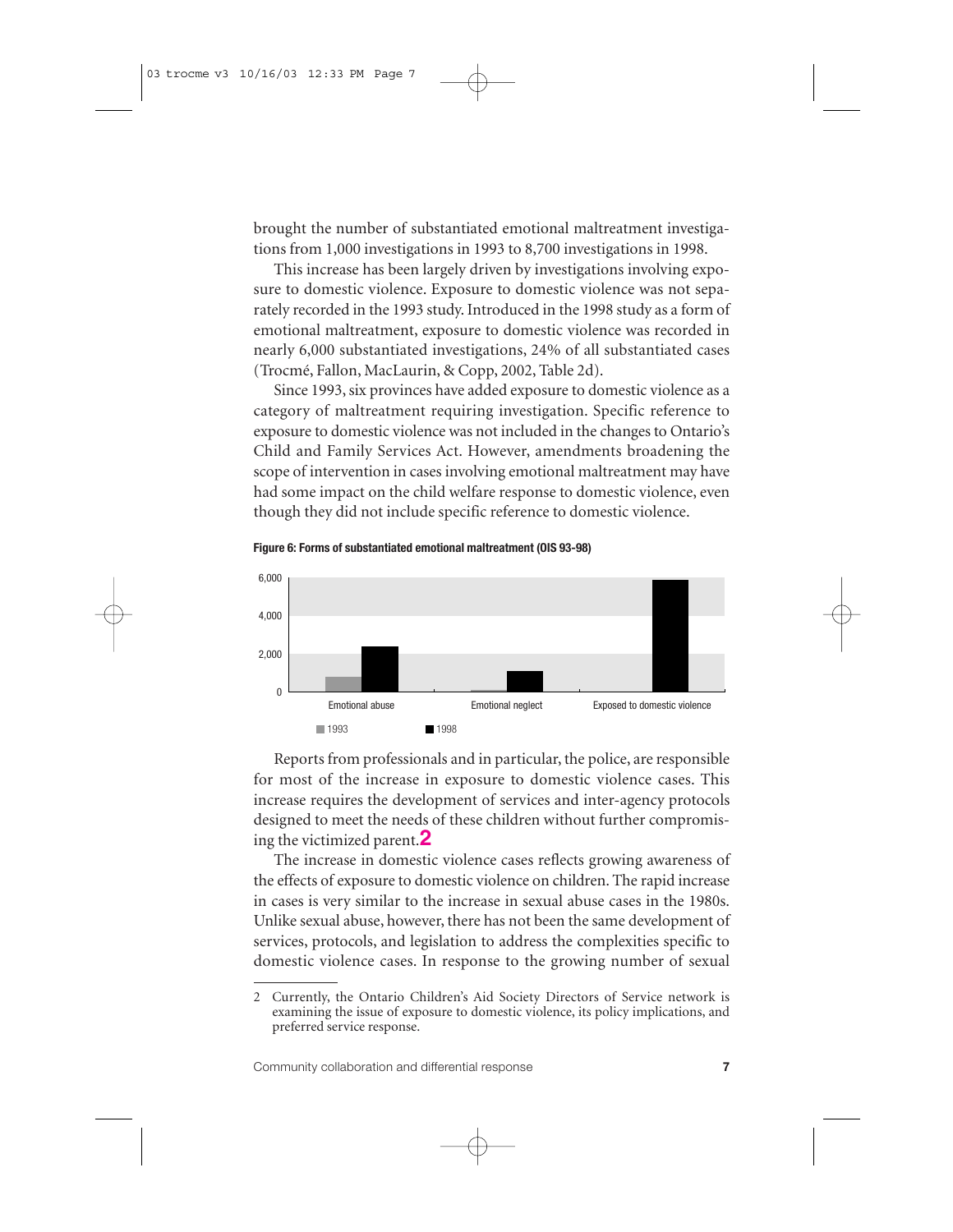abuse cases, jurisdictions across Canada developed programs to support victims, protocols to ensure a well-coordinated criminal and child welfare response, and explicit intervention policies designed to remove the perpetrator and keep the victim at home. A similar response is needed to ensure that victims of domestic violence are not put at further risk because they fear losing their children to the child welfare system.

### **Endangered safety**

Along with analyzing the increase in child welfare caseloads by form of maltreatment, it is also important to examine more closely the severity and types of harm investigated by child welfare authorities. Inquiries into the deaths of children under the supervision of child welfare authorities have placed renewed emphasis on the central importance of protecting children from severe harm and, in the most extreme cases, death.

### Child homicides

The number of child deaths across Canada classified as homicides has not changed over the past 30 years. The Statistics Canada child homicide survey has documented an average of 86 child homicides per year since 1974. While there is little doubt that a number of child homicides are undetected, there is no reason to think that under-detection is a growing problem. The recent increase in public and media awareness of tragic deaths of maltreated children does not, therefore, reflect an increase in the actual rate of child homicides.

**Figure 7: Child homicides in Canada, 1974–2000 (Statistics Canada)**





While child deaths are tragic reminders of the potential outcome of severe child abuse and neglect, the protection mandate of child welfare authorities is broader. Severe harm, however, is not a well-defined concept, nor one that is typically tracked by provincial or territorial child welfare informa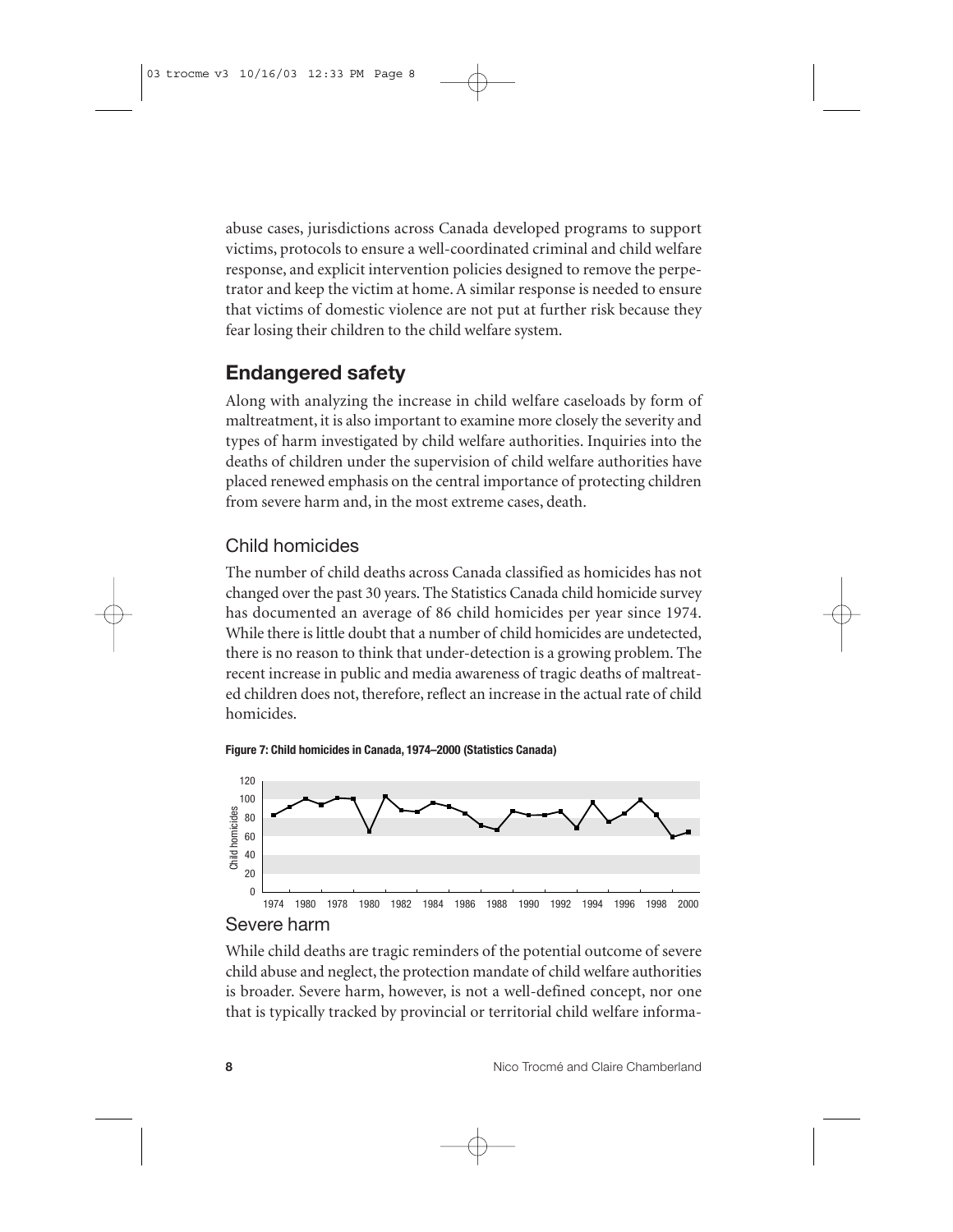tion systems. It is particularly important to distinguish between the type of harm that potentially requires urgent intervention (i.e., where failure to intervene immediately could lead to severe harm) versus the type of harm that follows from longer term exposure to chronic maltreatment. The former has shaped much of our current response to suspected child abuse and neglect, with safety-assessments and investigation protocols specifying tight response times and giving child welfare workers authority to intervene rapidly and, if need be, drastically.

A maltreatment-specific estimate of severe harm can be derived from the data collected for 1998 Canadian Incidence Study of Reported Child Abuse and Neglect. Severe physical harm (i.e., broken bones, burns, severe



bruises or other injuries severe enough to require medical treatment) was documented in 4% of cases of substantiated abuse or neglect. Neglect of children under three (i.e., children who are young enough that a single incident of neglect could lead to permanent harm) was noted in another 10% of substantiated cases. Sexual abuse, a third type of case in which urgent intervention could be required to protect a child, represents another 10% of substantiated cases. The risk

of immediate severe harm is not as well defined, however, in the remaining 76% of substantiated cases of maltreatment.

# **Re-involving the community\***

#### When the child's development is at risk

The legislation articulating the principles of the various child welfare systems in Canada encompasses terms of reference far broader than child protection alone. An examination of provincial and territorial child welfare laws reveals frameworks that include concepts of children's security, development, and well-being. (See Table 1.)

This section was translated from French by Eve Krakow.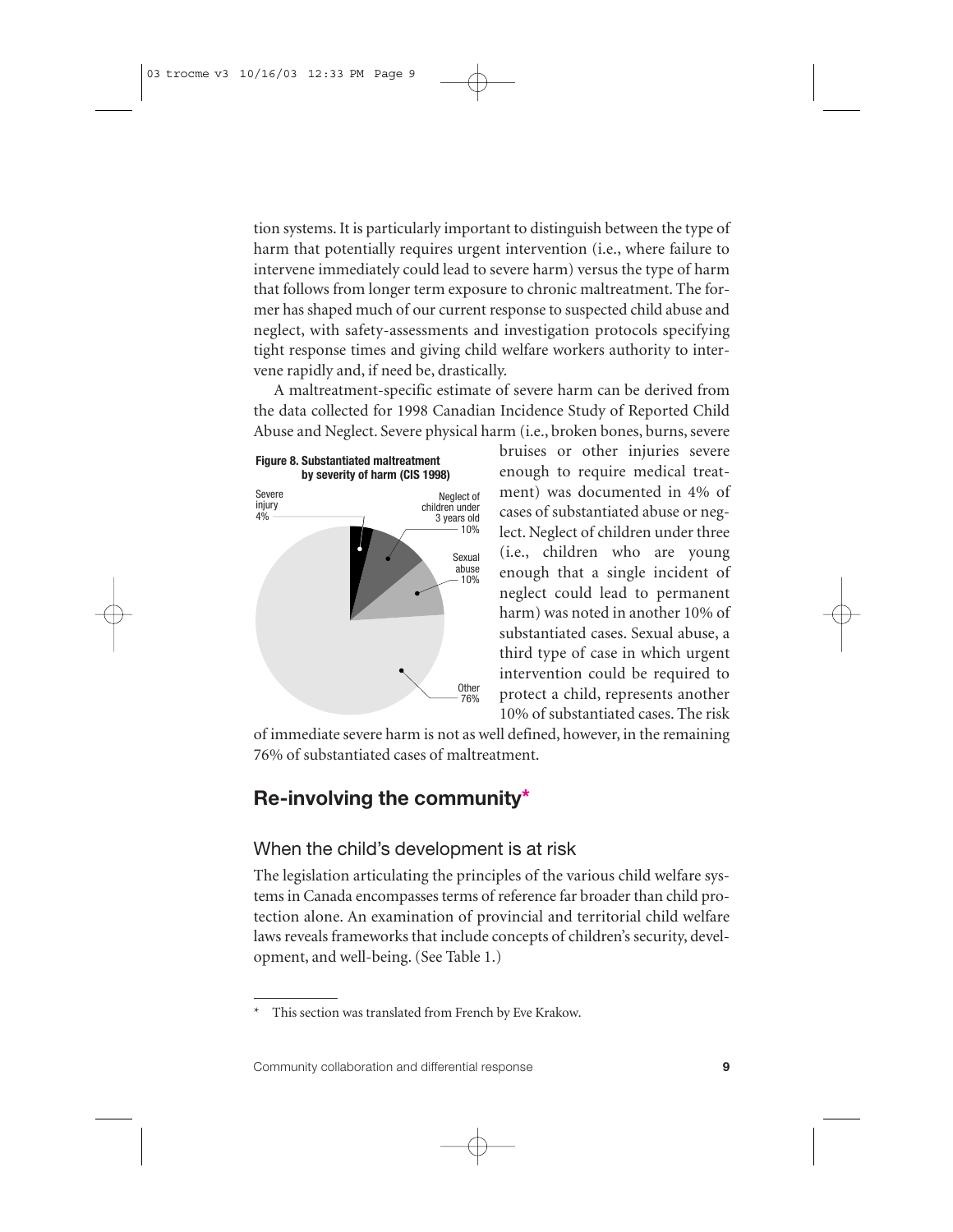**Table 1. Paramount principles in child welfare legislation across Canada**

| <b>Jurisdiction</b>                       | <b>Paramount principles for intervention</b>                                                                       |
|-------------------------------------------|--------------------------------------------------------------------------------------------------------------------|
| Alberta                                   | "… survival, security or development of the child is endangered…"                                                  |
| <b>British Columbia</b>                   | "… the safety and well-being of children are the paramount considerations…                                         |
| Manitoba                                  | "The best interests of the child shall be the paramount consideration"                                             |
| New Brunswick                             | " the security or development of the child is in danger."                                                          |
| Newfoundland                              | " every child is entitled to be assured of personal safety, health and<br>well-being"                              |
| <b>Northwest Territories</b><br>& Nunavut | " the paramount objective of this Act is to promote the best interests,<br>protection and well-being of children"  |
| Nova Scotia                               | " the paramount consideration in any placement or intervention is best<br>interests of the child."                 |
| Ontario                                   | "The paramount purpose of this Act is to promote the best interests.<br>protection and well-being of children."    |
| <b>Prince Edward Island</b>               | " protect children from harm, due to abuse and neglect, within the context of<br>the best interests of the child." |
| Quebec                                    | "This Act applies to any child whose security or development is or may be<br>considered to be in danger."          |
| Saskatchewan                              | "The purpose … of this Act is to promote the well-being of children in need<br>of protection"                      |
| Yukon                                     | "… the best interests of the child shall previal."                                                                 |

In addition to child protection and risk assessment, interventions should aim to prevent the worsening of situations and the intergenerational perpetuation of child maltreatment. This involves meeting children's various needs to enable their healthy and normal growth—both for children in immediate danger and those at risk in the long term.

Child welfare systems, however, have strayed from these objectives to some degree: workers focus primarily on assessing risks rather than meeting needs (Sandau-Beckler, Salcido, Beckler, Mannes, & Beck, 2002). Investigative approaches are dominated by evidence-gathering and verifying that the danger to the child's security has been reduced. Given the inadequate resources granted to child welfare systems by governments, efforts to support families in meeting the needs of children are limited or non-existent.

For example, in Quebec, child welfare interventions are expected to be short term, to reduce state intrusion into families' private lives (Government of Quebec, 1998). Yet in a large proportion of cases, long-term aid is required. The Quebec Incidence Study of Reported Child Abuse, Neglect, and Serious Behavioural Problems (QIS) found that five main problems were observed in families whose cases were retained by child welfare services in Quebec: poverty, separation or divorce, substance abuse, social isolation, and mental health problems (Tourigny et al., 2002). These families are grappling with multiple difficulties and speed, intensity, and continuity of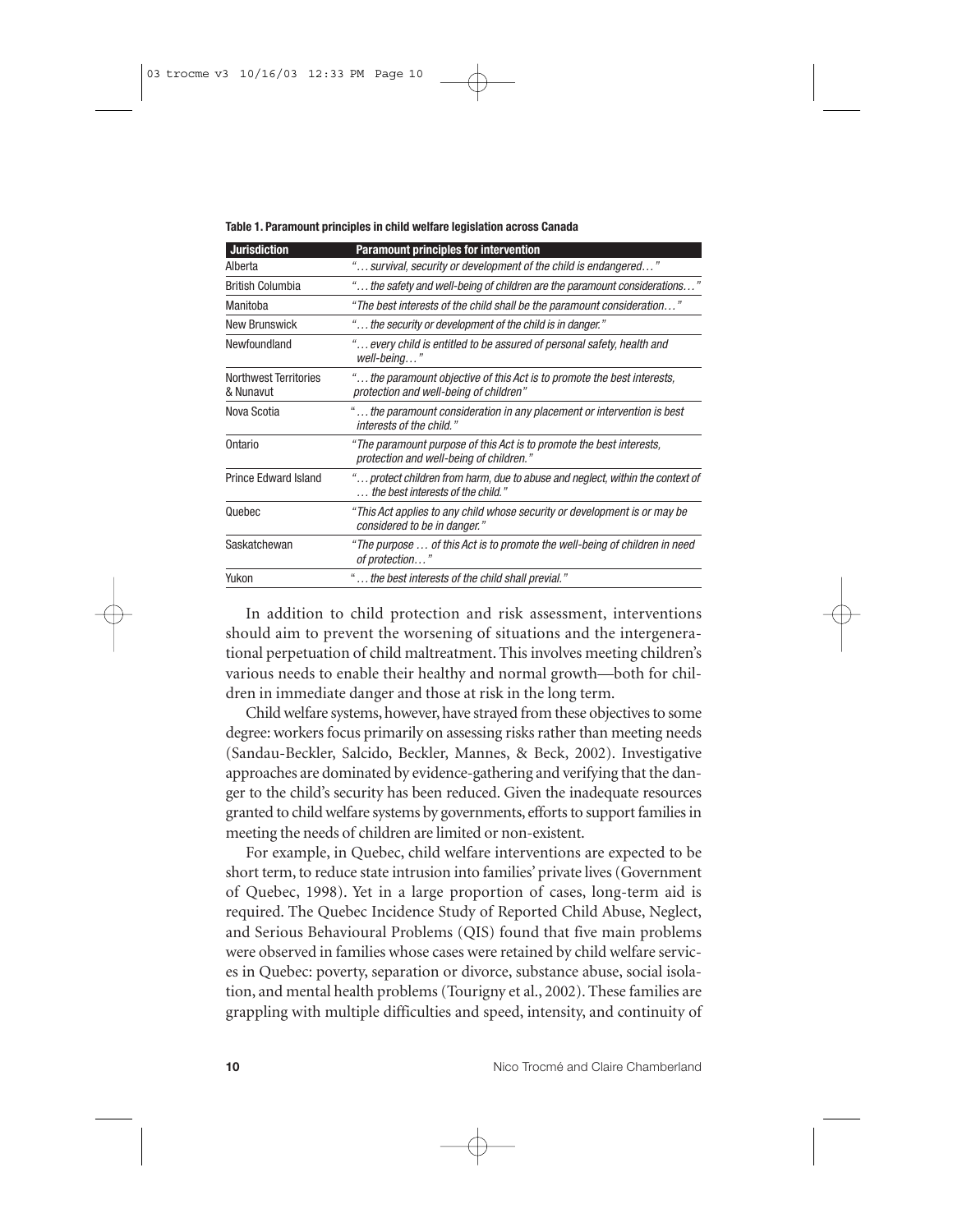support are therefore crucial (Macleod, 2000; Salzer & Bickman, 1997). Too often, specialized protection or treatment services are planned in response to a specific single issue, without considering the family as a whole and independent of issues related to maltreatment prevention and child well-being and development. The prevailing paradigm of child welfare services is concerned with danger and focuses on the child's basic needs and security. In this context, interventions directed towards the parents are of a controlling rather than supportive nature (Kamerman & Kahn, 1990; Pelton, 1990).

Yet children need more than protection: they need to be able to develop. Several studies of cases retained by child welfare services in Quebec show that the children experience significant long-term effects on their physical, cognitive, social, emotional, and behavioural development. Their future ability to integrate socially and professionally is often seriously compromised. In addition, the multiple problems experienced by the parents severely limits their ability to support their child's developmental path (Peirson, Laurendeau, & Chamberland, 2001).

### **Paradigm shift required**

Child welfare workers face tremendous challenges and they are often alone in tackling these Herculean responsibilities. This is of particular concern given the alarming increase in the number of cases reported and the considerable internal and external stresses on child welfare systems which seriously hinders workers' ability to provide adequate support to families. These adverse institutional contexts are not yet widely recognized:

Critics interpret each child's death as the fault of a system that too quickly took the risks to leave children at home and preserve the family. Few took into account that the system is currently under stress with large staff turnover, mounting paperwork, rising costs, declassification of workers, and increasing referrals, often leaving inexperienced workers investigating extremely difficult cases. In addition, the numbers of out-of-home placements is still rising—all in the context of significant funding cuts to social services programs and higher levels of children living in poverty. (Sandau-Beckler et al., 2002, p. 720)

The increased number of child welfare cases across Canada is also indicative of the weakness of the community fabric surrounding these families. Too often, child welfare services are overwhelmed by families with complex, multiple needs. Not only do child welfare service providers feel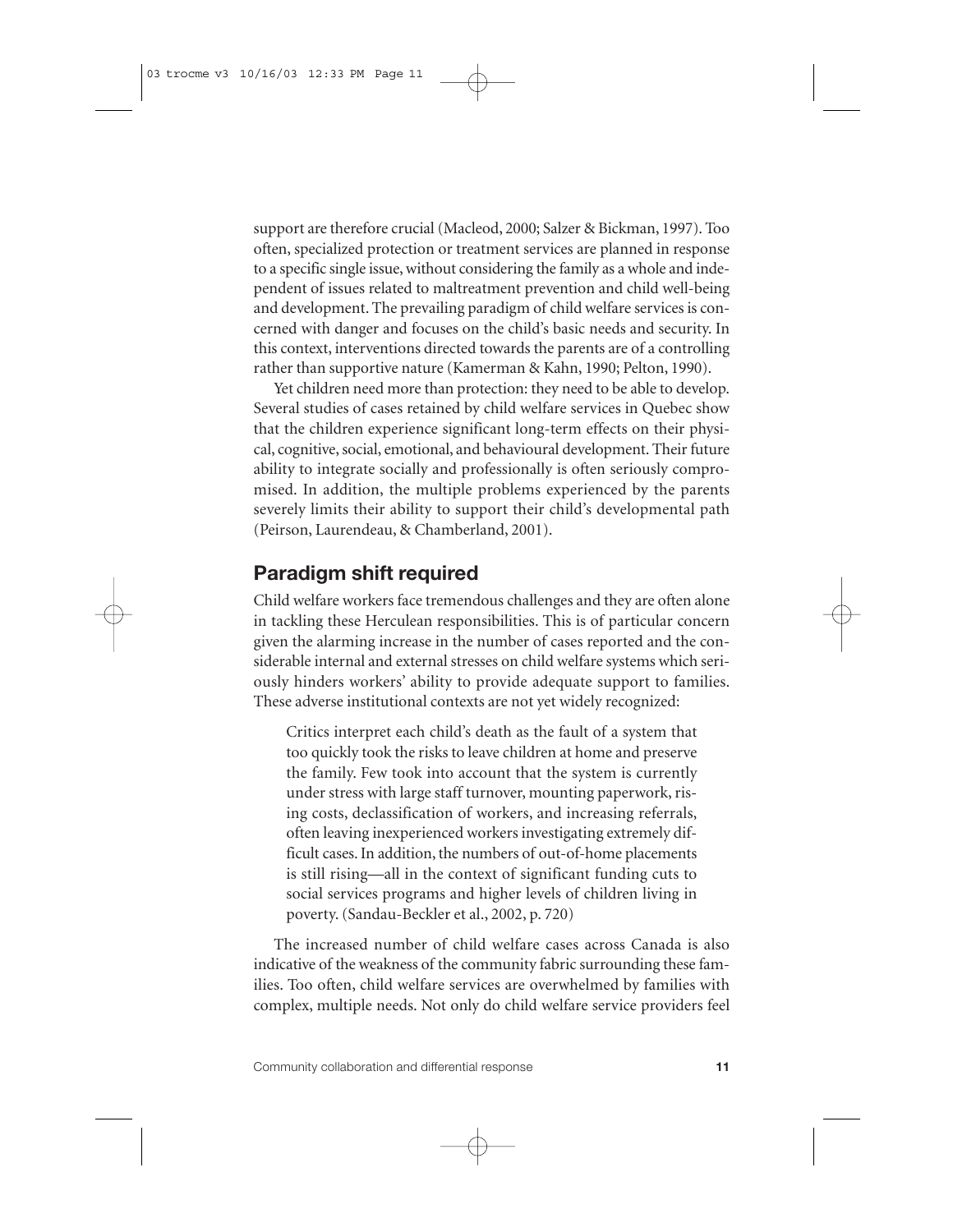helpless to manage unwilling (or only slightly willing) families, but they also have a tendency to externalize their responsibilities to the families. It may appear as though child protection systems have withdrawn from the community or were excluded from it. The community not only tends to delegate full responsibility for saving these children to the mandated child welfare institutions, but also to isolate these children from a network of community partners that could in fact be invaluable to them.

Given this void and lack of collaboration, relations between child welfare workers and parents often deteriorate; social control takes over at the expense of social support. For example, the number of cases retained by the Centre jeunesse de Montréal (CJM) but referred to the courts because a service plan agreement cannot be reached with the parents has grown to a rate of 72% in 2001-2002. There has also been a 76% increase since 1997 in the total number of emergency legal appeals involving the CJM (Potvin & Dionne, 2003). More often than not, workers' relationships with families are adversarial and generate mutual mistrust, conflict, and feelings of helplessness (Sandau-Beckler et al., 2002). Under these circumstances, recourse to out-of-home placement is predictable. The number of children in care is in fact on the rise (Lessard, 2002; Kamerman & Kahn, 1990). Placement while the evaluation is being carried out is more probable when the worker notes more than one problem, as well as a greater need of services, for both the parent and the child (Tourigny, Jacob, Poirier, Julien, & Doray, in press). In fact, placement is often considered as a means of coping with the heavy caseload and lack of partners.

### **A continuum of action**

The gap between child welfare systems and the community produces a second cleavage: the objectives of protection and treatment versus those of prevention and promotion. Child welfare has an effective system for handling emergencies, which represent about 25% of the children reported. In light of the increase in reported cases of abuse and neglect and a focus on risk assessment, too little energy is devoted to mitigating the effects of maltreatment on children. Nor is sufficient action taken to deal with exacerbating factors contributing to the recurrence of maltreatment. For example, the duration and recurrence of neglect are especially high. Some studies show that 65% of situations of neglect have been going on for more than six years (Éthier, Couture, & Lacharité, in press; Tourigny et al., 2002). As well, a Quebec study reveals that after 10 years, only 25% of situations of neglect are stopped definitively; 25% are curbed temporarily but then reported again, and 50% require ongoing services (Éthier, Lemelin, & Desaulniers, 2003).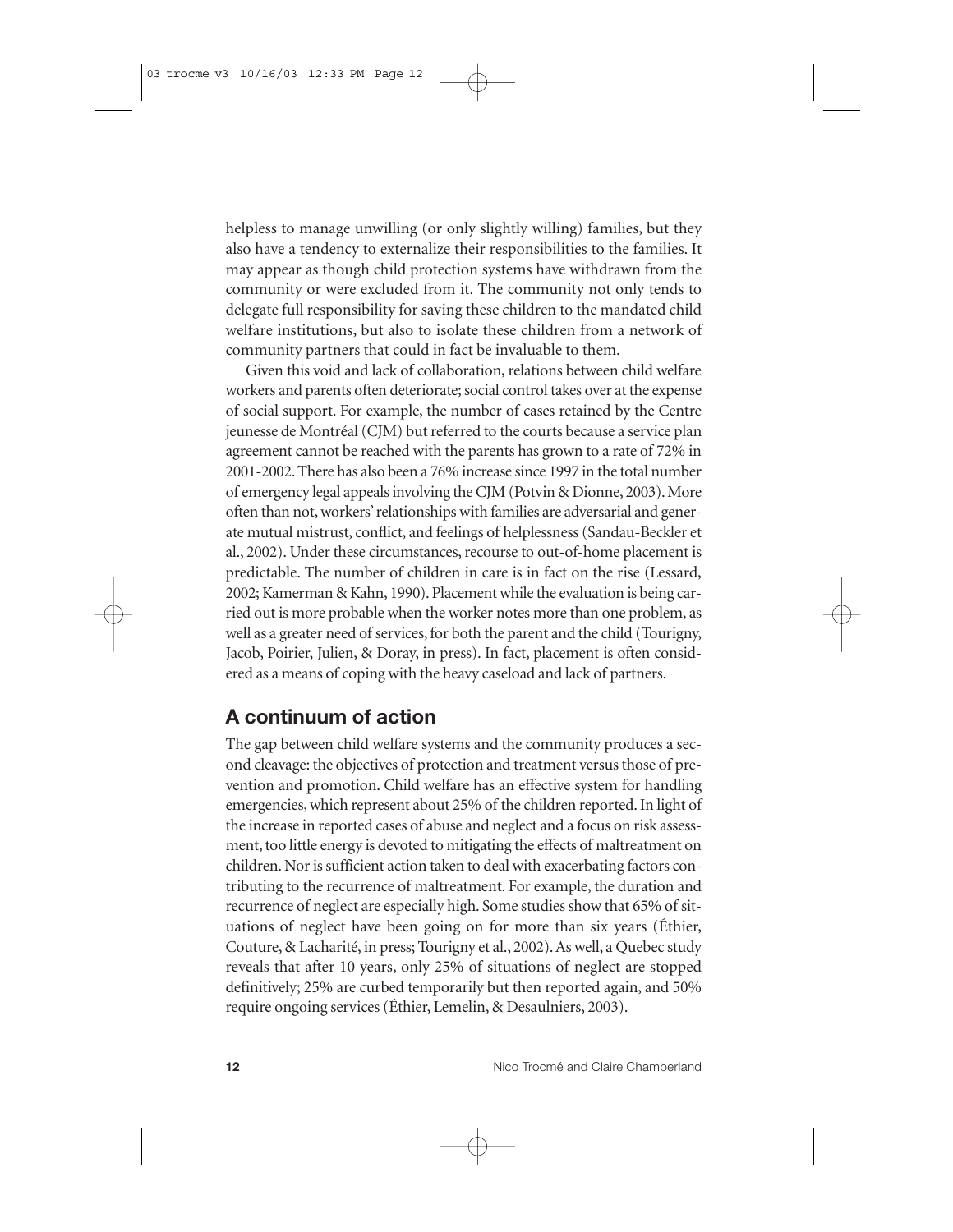Finally,the children and their families involved with child welfare services are not given sufficient opportunities to grow and flourish.The promotion of wellbeing is often perceived as a luxury for this clientele and they are frequently denied programs and resources in the community. In this respect, there seems to be confusion between the target and the strategies. Universal programs are organized for the entire population,and targeted programs for groups in certain risk categories,while the prescribed programs are often aimed at groups requiring intensive services (Prillentensky et al., 2001). Promotion and prevention strategies are developed almost exclusively by the organizations that develop universal and selective programs, while treatment and protection are carried out by protection services or second-line organizations providing specialized services.Yet vulnerable families and maltreated children need to be able to access all of the services available in the community. Children need more than security. They also need to be stimulated, to play, and to develop.

In summary, children and families reported to and monitored by child welfare systems have many vulnerabilities and serious problems can affect their prognosis for future development. The community, in its broadest sense, neglects these families; institutions label them and society rejects them. We believe a community-level change is essential to counter this. As noted by Ronnau & Sallee in 1993, among others, child welfare systems and their partners need to be reoriented to better respond to the needs of families, to involve parents in defining intervention plans, and to build on parents' strengths so that they, in turn, can mobilize to support their child's development (cited in Sandau-Beckler et al., 2002; Mallucio, 1990).

# **An approach centred on needs**

An approach centred on children's and families' needs is gaining acceptance in the field (Sandau-Beckler et al., 2002; Hardiker, et al., 2002; Tunnard, 2002; Ward, 1995). In England, the Children Act, introduced in 1989, proved to be a powerful legislative tool that considerably influenced the reorganization of services to children in need, both nationally and locally. This led to the development of standards of practice and performance indicators directed not only towards children's security but also towards their development (Staham & Aldgate, 2003). Studies carried out while this law was being implemented underscored that investigation should not be separated from needs assessment, in the majority of cases.

The system of separating child protection inquiries and family support assessment was ineffective and counterproductive to meeting the needs of children and families. The studies suggested that, by separating the two systems, some children had missed the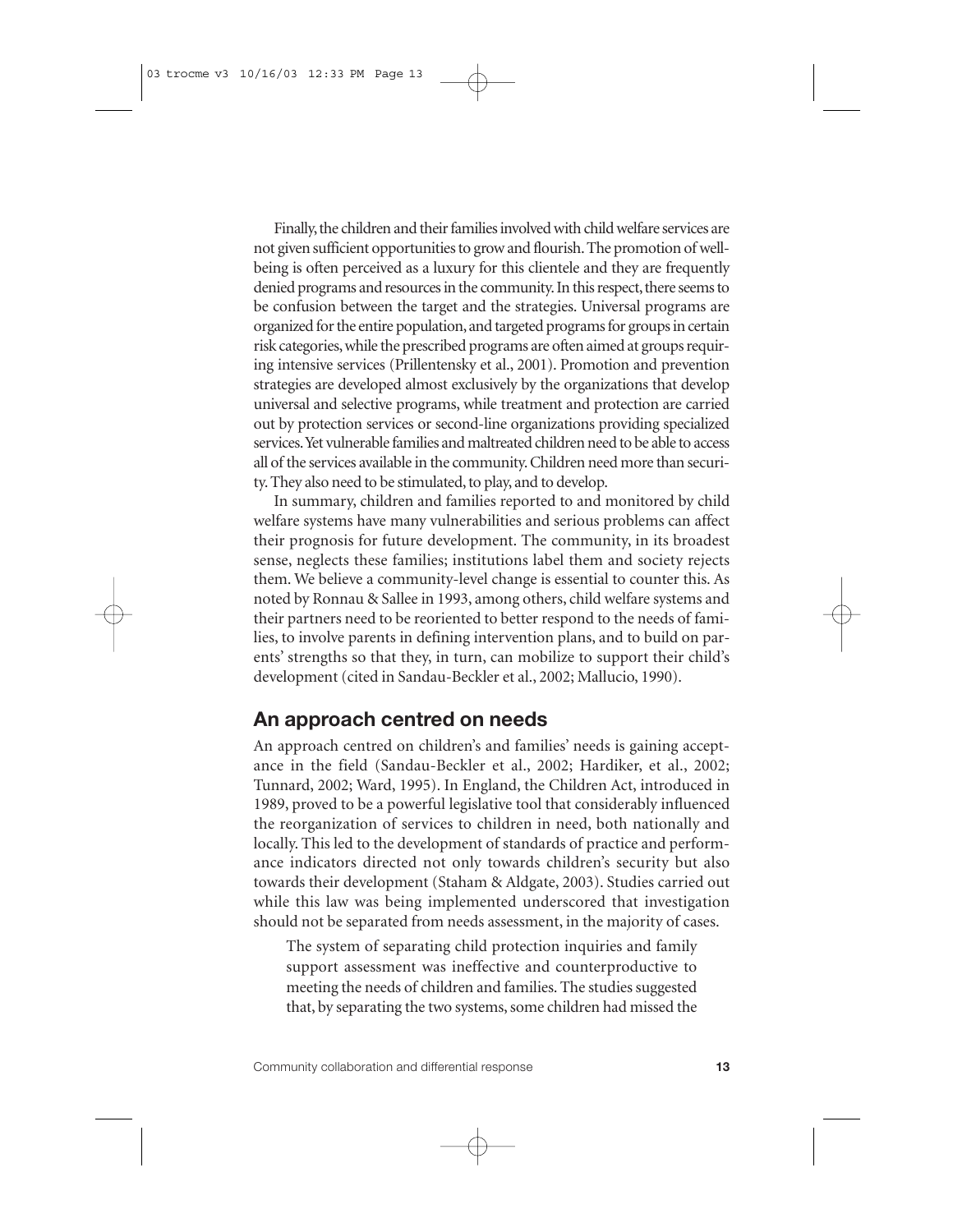value of early intervention to prevent more intrusive and intensive activity at a later stage. (Statham & Aldgate, 2003, p.154)

Conversely, Brandon and colleagues (1999) note that allowing security issues to be eclipsed by the more general assessment of needs for services to families also carries the risk of minimizing the danger threatening the child (cited in Statham & Aldgate, 2003). The challenge is therefore to strengthen the links between the assessment of the child's specific needs and the services offered by the various organizations concerned.

In this respect, the tools developed by the Looking After Children project to evaluate needs and monitor children placed in care are very pertinent (Ward & Rose, 2002).Action and assessment records are designed to identify three evaluation components: clear indicators to follow the child's development based on age; the evaluation of the parent's capacities to meet the child's various needs (i.e., basic care, security, stability, love, stimulation, supervision); and family and environmental factors that could affect these parental capacities (i.e., family history and functioning, extended family, social integration, and living conditions). According to some studies, this evaluation grid serves as a valuable reference tool and can be used to establish constructive communication channels between workers and families and to develop intervention plans that are adapted and sensitive to individual children and their families (Statham & Aldgate, 2003). The capacity to develop fruitful partnerships with the family and other organizations is a crucial factor in changing current practices.

### **Partnerships**

### Collaboration with the family

Working in partnership with parents is a formidable challenge for social workers. According to Freeman & Hunt (1998) it is not an end in itself but an important means of fostering the child's development, particularly when the intervention is implemented on a voluntary basis (cited in Staham & Aldgate, 2003). The conditions contributing to the successful creation of a collaborative relationship must be present at all stages of the evaluation process, specifically referral, assessment, planning, implementation of the intervention plan (Sandau-Beckler et al., 2002; Brun & Rapp, 2001; Staham & Aldgate, 2003).

Building a partnership with the child is equally necessary. The Children Act is particularly innovative on this point, insisting on the importance of allowing children to express their desires and feelings as well as ensuring the child is included in the planning and decision-making process.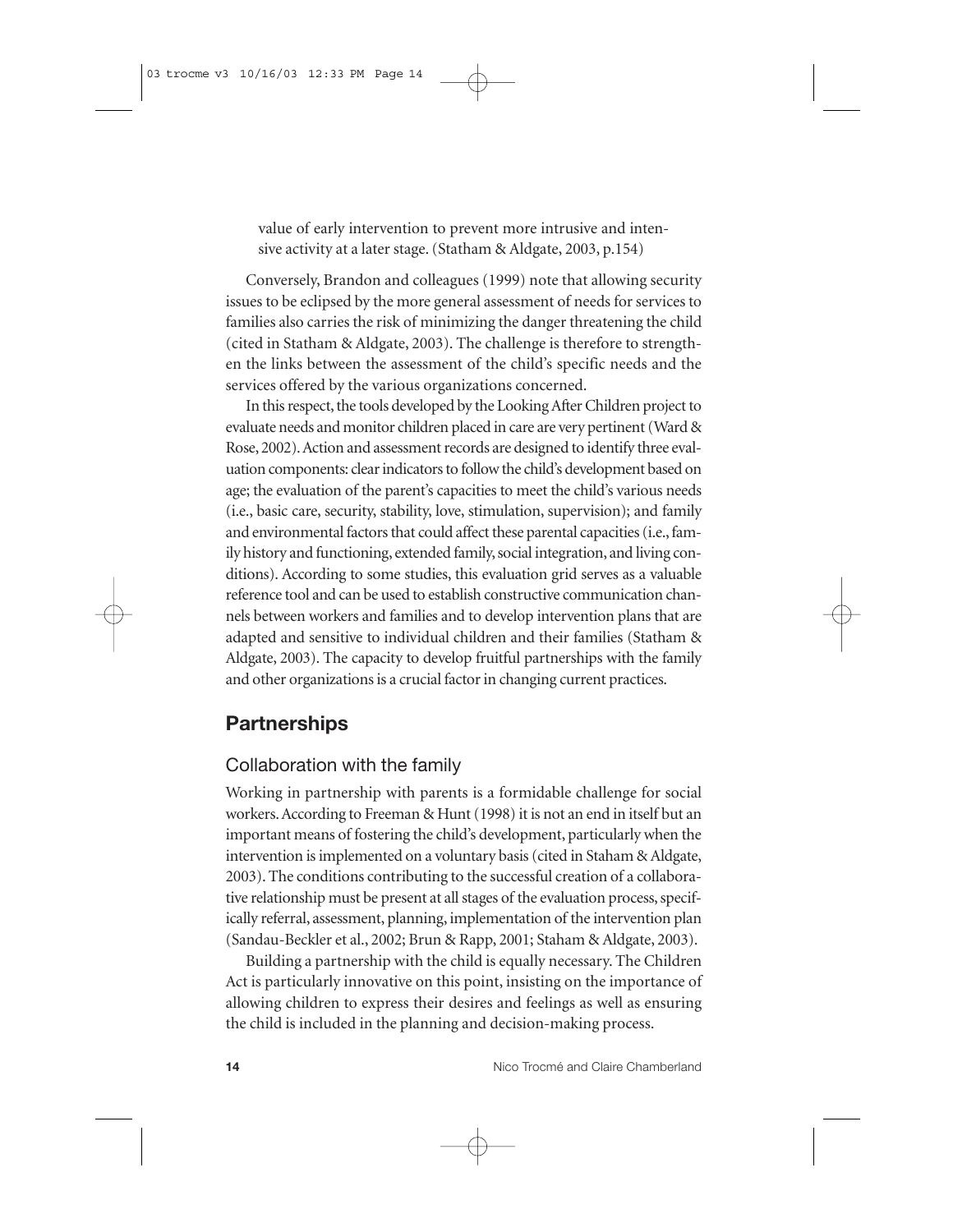### Collaboration with the community

If child welfare workers are to better respond to the various needs of the families they serve, they need to be able to rely on community resources, such as family resource centres that welcome all families and offer a range of services and activities. Additional strategies include developing partnerships with other family-serving agencies and neighbourhood community organizations. Ensuring proper coordination among various services is a priority. The Children Act details the basic principles of a working relationship among different organizations representing a range of sectors, including health, social services, education, and housing. However, studies by Statham (2001) on the implementation of this legislation show that assessment, planning, implementation, and follow-up of the intervention plans were very slow to be developed (cited in Statham & Aldgate, 2003).

The fragmentation of mandates and budgets is a serious obstacle to mobilizing all stakeholders to consider the whole child. However, there are some encouraging examples of collaborative practices between child protection services and community organizations (Aldgate & Bradley, 1999). More explicit measures must be taken to stimulate collaborative working toward common objectives and activities. There needs to be a greater sharing of resources, which sometimes means merging budgets. Finally, coordination mechanisms must be clear so that agreements are established on solid and durable foundations.

In summary, interventions must be more holistic, intersectoral, and go beyond individual interests. The fragmentation of aid, resulting from the strict definitions of organizational mandates, affects the allocation of human resources, compartmentalizes the work, and results in parallelism, redundancy, and sometimes competition between organizations (White, Jobin, McCann, & Morin, 2002). These issues must be resolved in the child and family's interest as they have a right to receive the best support possible. Figure 9 illustrates the desired relationships to be developed across community sectors.

#### **Figure 9. Shared and convergent objectives among the services available within the community**

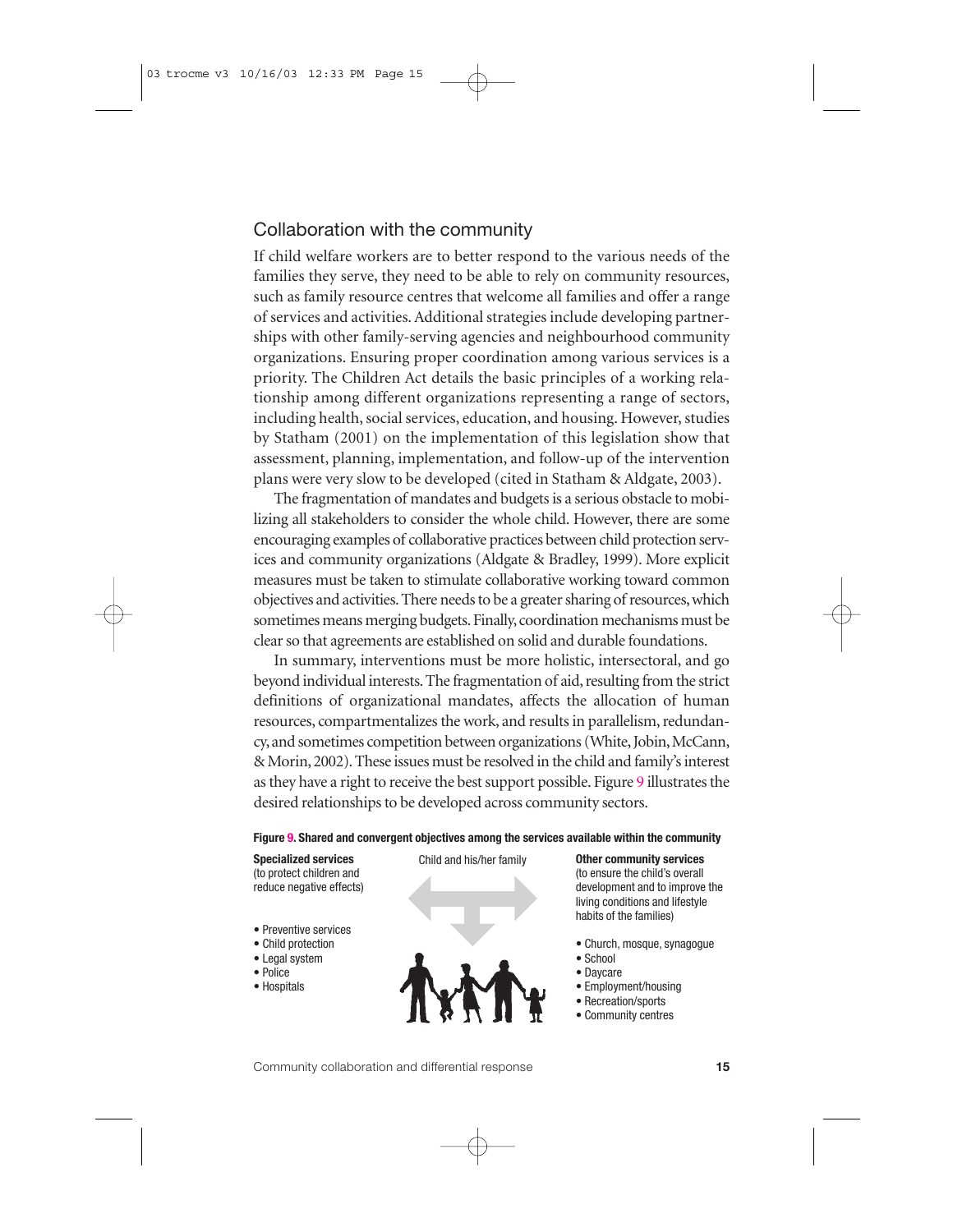# **Levels of action**

The entire community must be called upon to assist vulnerable children and their families, at all levels. For example, integrating a child into a therapy group for sexually abused children can help in expressing feelings and reduce isolation. Integrating a parent into a professional development program can help alleviate depression, increase income, offer access to a more diversified social network, and provide a positive example to the children. In other words, preventive activities can promote the development of the children and the parents.

If we are to modify the life trajectories of maltreated children, we must develop three broad lines of action. First are those focusing on child protection and treatment, implemented by child protection services. Secondly are actions linked to prevention and the promotion of well-being, which decrease the risk factors, increase resilience, and provide opportunities for children, youth, and parents; these programs are universal or targeted. The third level of action, too often neglected by workers in psychosocial intervention sectors, concerns improving living conditions. This is generally the responsibility of housing, transportation, employment, or economic development sectors. The precarious living conditions of families involved with child welfare services no longer need to be proven, especially in cases of neglect (Tourigny et al., 2002; Trocmé et al., 2001). Parental competencies are, of course, a necessary condition for taking care of and educating a child; however, they are not sufficient in themselves. These families live in dire situations that need to be improved. A synthesis of potential actions is presented in Table 2.

| <b>Targets</b>                                                              | <b>Examples</b>                                                                                                                                                                                                |
|-----------------------------------------------------------------------------|----------------------------------------------------------------------------------------------------------------------------------------------------------------------------------------------------------------|
| Access to specialized clinical services                                     | • Group therapy for sexually abused children<br>• Support groups for children in foster care<br>• Counselling for adult substance abusers<br>• Shelter for battered women<br>• Individual therapy              |
| Development and consolidation of<br>programs for parents and their children | • Homework assistance<br>• Early reading program<br>• Recreation, music, sports programs<br>• Parenting classes<br>• Day camps<br>• Respite care<br>• Educational field trips<br>• Conflict resolution program |
| Improvement of families' living<br>conditions and lifestyle habits          | • Access to clean and safe housing<br>• Employability program<br>• Transportation service<br>• Group kitchens                                                                                                  |

#### **Table 2. Possible levels of action**